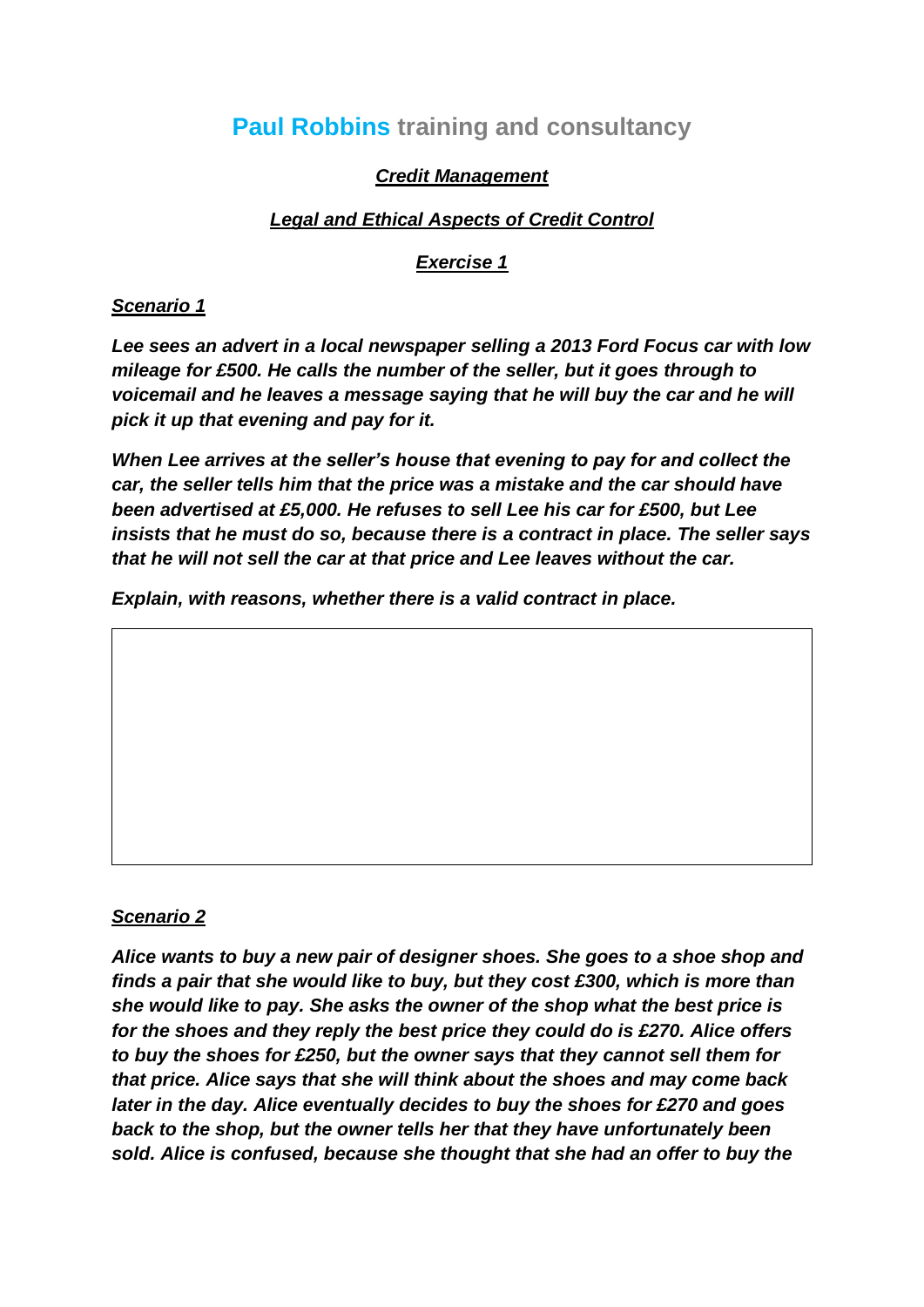*shoes which stood until she came back later in the day to tell the owner her decision.*

*Explain, with reasons, whether there is a valid contract in place.*

## *Scenario 3*

*You have recently moved to London for a new job. As the property rental prices in London are very expensive, your employer has offered to rent you a flat they own for £500 per month for the next year. You are very surprised, as similar flats rent for around £1,500 per month and you are concerned that as the price is so much lower than the market rent, the rental contract will not be legally binding.*

*Explain, with reasons, whether there is a valid contract in place.*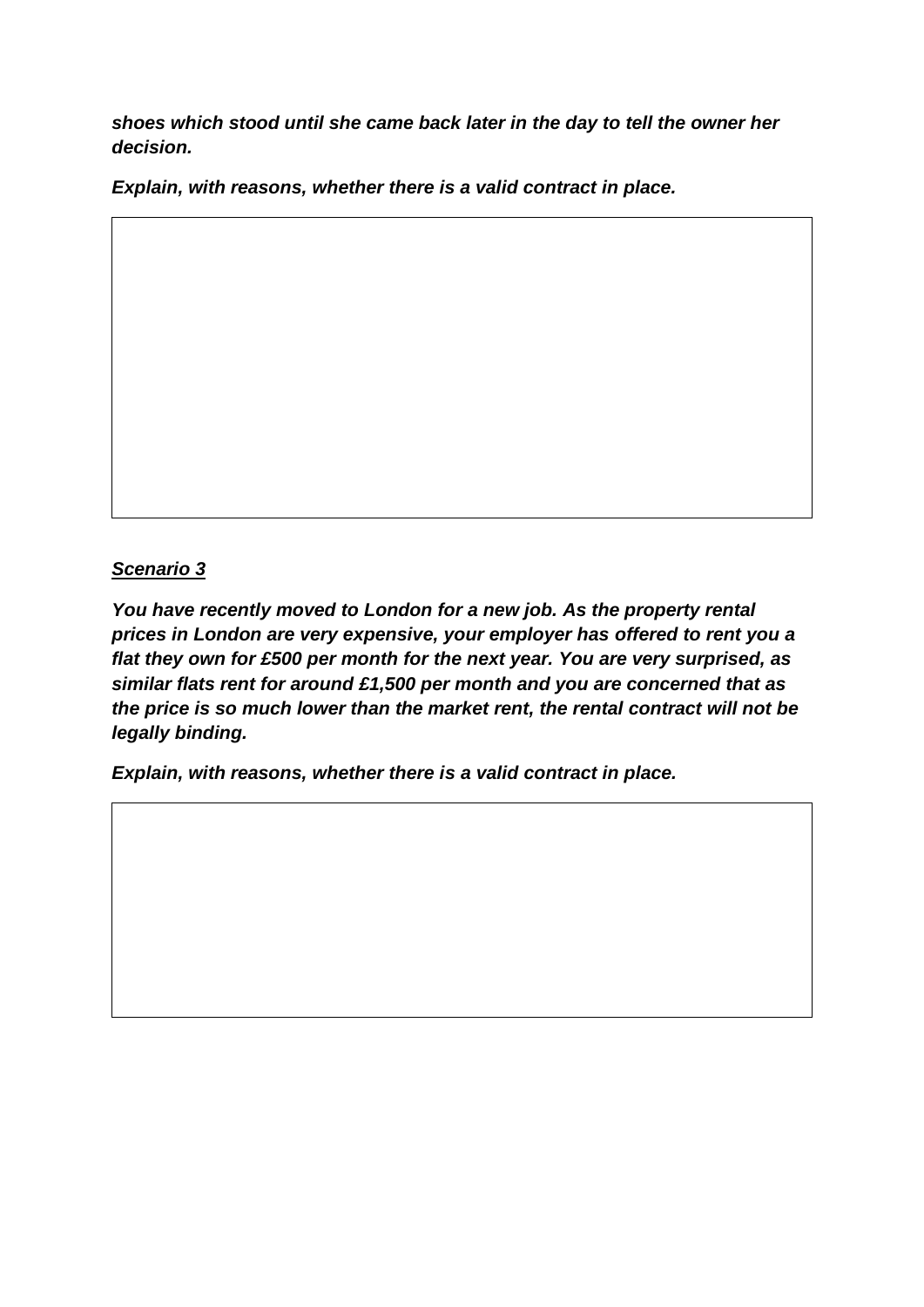## *Scenario 4*

*Your friend asks you if you can babysit her children this Friday as she is going out to dinner with her husband. She says that if you do this, she will give you a spare ticket that she has for an Ed Sheeran concert on Saturday which her husband didn't want to go to. You agree to do this and babysit her children on Friday. However, your friend calls you on Saturday morning saying that she is very sorry, but her daughter wants to go to the concert with her and that she cannot let you have her spare ticket. You are upset about this and feel that your friend should let you have the ticket as you had a valid contract in place.*

*Explain, with reasons, whether there is a valid contract in place.*

#### *Scenario 5*

*Kieron and Helen have booked a DJ for their wedding reception. On the day of their wedding, they receive a call from the DJ who tells them that unfortunately he had to go into hospital last night for emergency surgery and cannot DJ at their wedding that evening. Kieron and Helen are very upset and tell the DJ that he has spoilt their day and they will sue him for breach of contract.*

*Explain, with reasons, whether the DJ is in breach of contract.*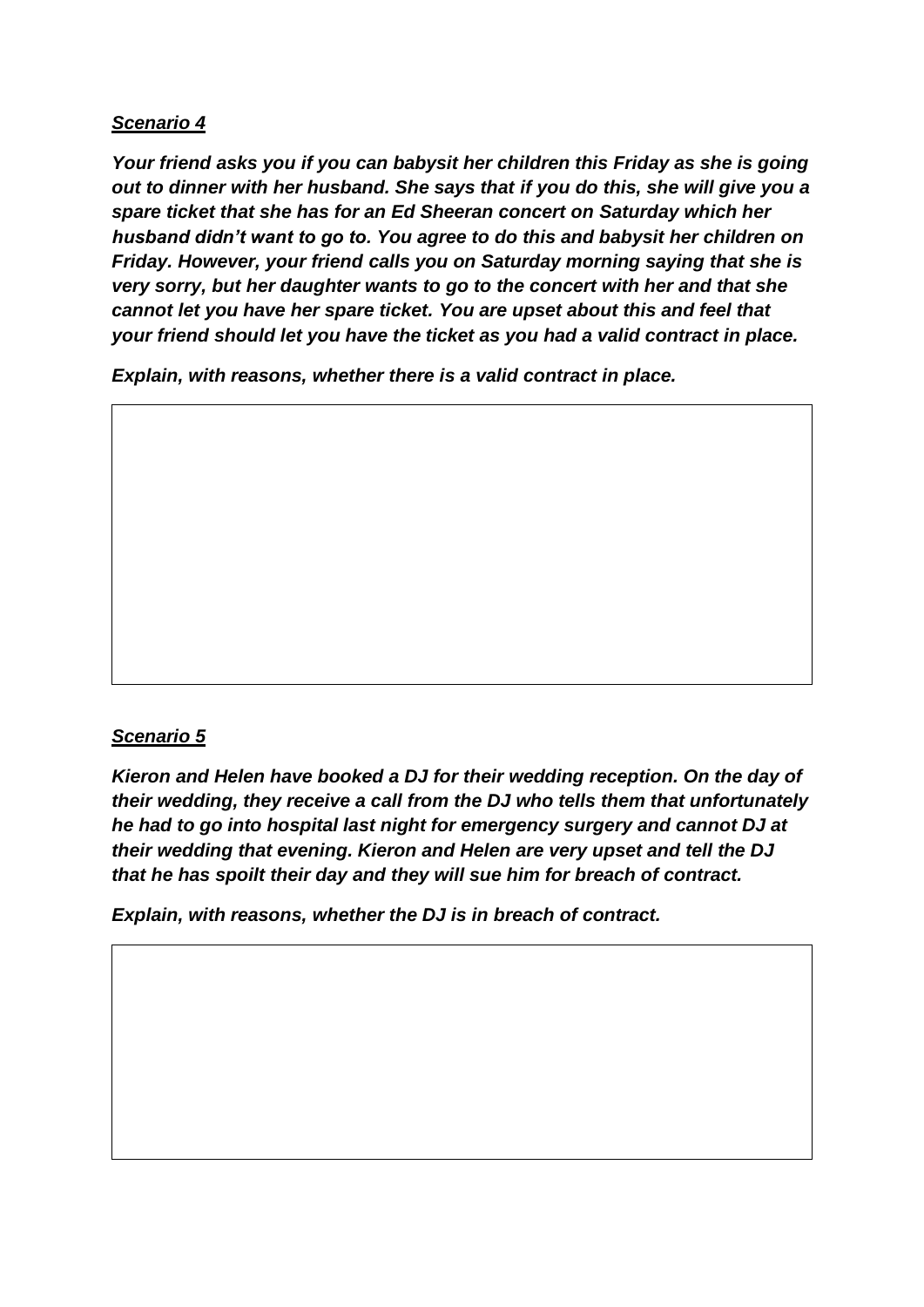#### *Scenario 6*

*Henry runs a business selling office stationery. He agrees to buy one hundred fountain pens from a seller. However, when the pens arrive, he finds that they are ballpoint pens. He contacts the seller to inform them of the mistake, but the seller refuses to take the pens back or replace them, claiming that they had a contract in place for the sale of pens and it doesn't matter what type of pens were supplied.*

*Explain, with reasons, whether the seller of the pens is in breach of contract and if so, on what grounds could the contract be terminated.*

# *Scenario 7*

*Kieron and Helen have booked a DJ for their wedding reception who specialises in playing house music. Two months before their wedding, they receive a call from the DJ who tells them that unfortunately he has been asked to DJ at one of the top nightclubs in Ibiza on the evening of their wedding and therefore cannot DJ at their wedding. Kieron and Helen are very upset and tell the DJ that he must honour the booking and DJ at their wedding.*

*Explain, with reasons, whether the DJ is in breach of contract. If you think he is in breach of contract, what remedy might Kieron and Helen request.*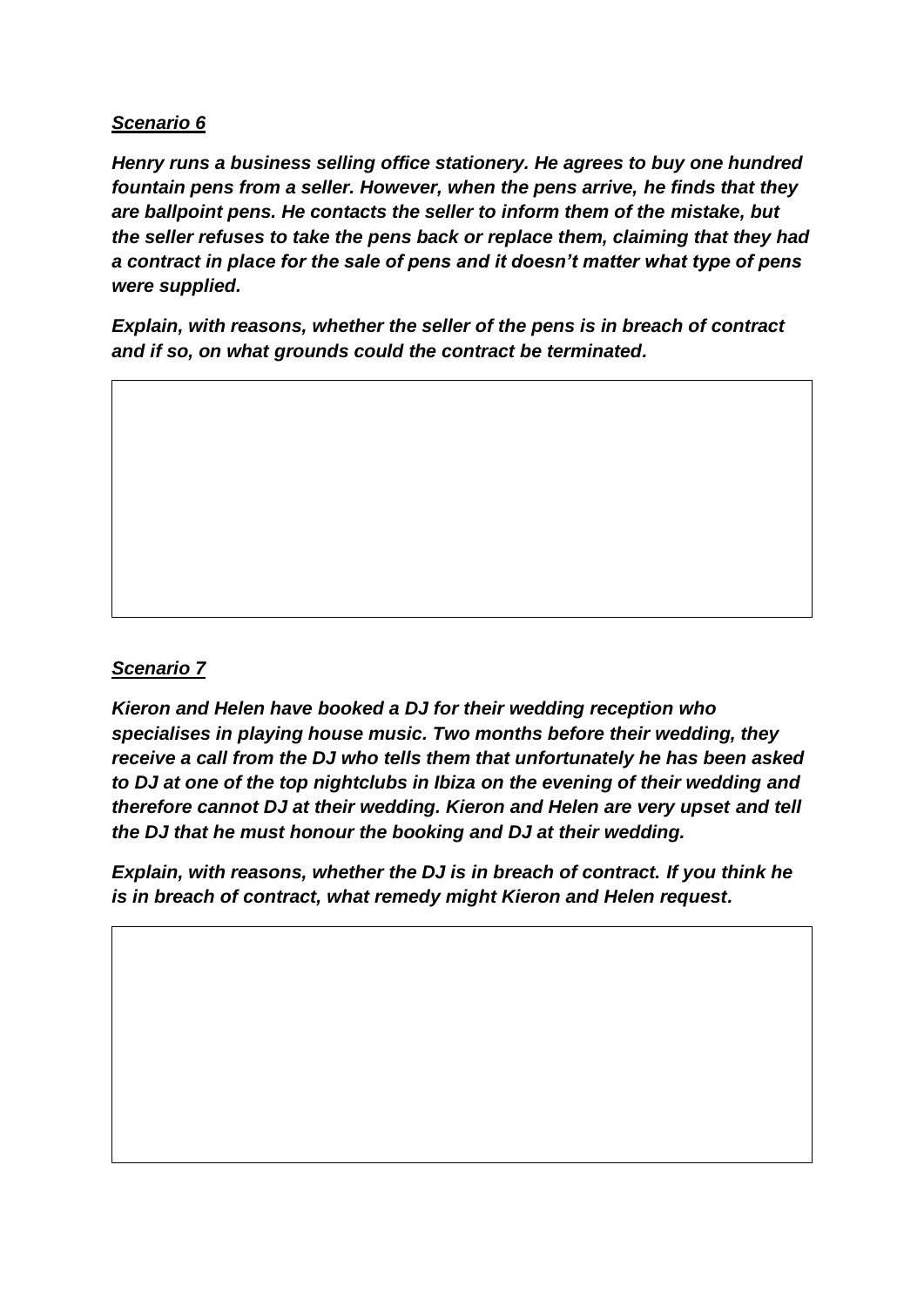#### *Scenario 8*

*Stone Ltd supplies goods to Rock Ltd on 30 day credit terms. Despite many telephone calls and letters chasing payment, Rock Ltd have still not paid the money they owe. The debt is not disputed in any way.*

*Explain, with reasons, whether Rock Ltd is in breach of contract. If you think they are in breach of contract, what remedy might Stone Ltd request.*

## *Scenario 9*

*A car dealer buys in a used car which has got 80,000 miles on the clock. He cleans the car inside and out and it looks so good that he decides that it looks almost new. To get the best price for the car, he changes the mileage to 30,000 miles.*

*What law is the car dealer in breach of and why?*

#### *Scenario 10*

*Bjorn is a keen golfer and buys a new wet weather golfing jacket and golfing trousers. They cost a lot of money, but guarantee to be of the highest quality and completely waterproofed. Unfortunately, from the first time he wears them they let in water and after two weeks the stitching starts to come apart. He tries to take them back to the shop he bought them from 20 days after he bought them, but they refuse to refund him the money.*